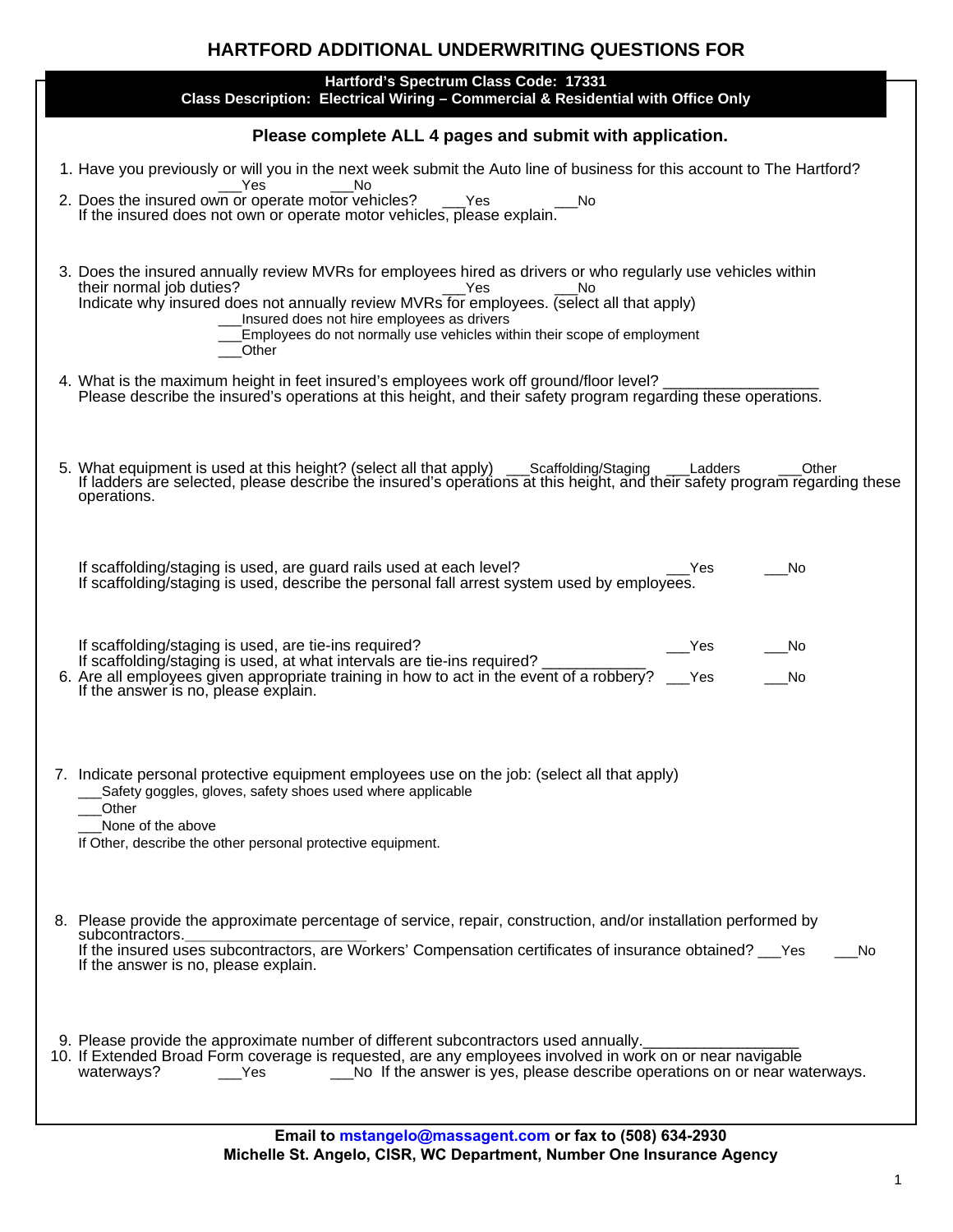# **HARTFORD ADDITIONAL UNDERWRITING QUESTIONS FOR**

| Hartford's Spectrum Class Code: 17331<br>Class Description: Electrical Wiring - Commercial & Residential with Office Only                                                                                                                                                                                                                                                                                                                                                                                                                                                                                                             |            |            |  |  |  |
|---------------------------------------------------------------------------------------------------------------------------------------------------------------------------------------------------------------------------------------------------------------------------------------------------------------------------------------------------------------------------------------------------------------------------------------------------------------------------------------------------------------------------------------------------------------------------------------------------------------------------------------|------------|------------|--|--|--|
| Please complete ALL 4 pages and submit with application.                                                                                                                                                                                                                                                                                                                                                                                                                                                                                                                                                                              |            |            |  |  |  |
| 11. When the insured encounters hazardous materials at the jobsite (asbestos, lead, pollution, etc) they do the<br>following: (check all that apply)<br>Remove the hazardous materials from the jobsite<br>Require employees & subcontractors to use personal protective equipment when working with hazardous materials<br>Hire an adequately insured subcontractor to remove the hazardous materials from the jobsite<br>Discontinue work until the property owner or general contractor contracts for the removal of the hazardous materials<br>Other<br>None of the Above<br>If other is selected, describe the other procedures. |            |            |  |  |  |
| 12. Does the insured utilize power tools and/or equipment in the trade?<br>13. Does insured utilize engage proper guarding on power tools/equipment when used?<br>If no, explain.                                                                                                                                                                                                                                                                                                                                                                                                                                                     | Yes<br>Yes | No<br>No   |  |  |  |
| 14. Does the insured's operations include any underground work?<br>15. Does the insured call utilities prior to digging to locate underground utilities?<br>Grading/Excavation is done by another contractor<br>No<br>Yes<br>If utilities are not called prior to digging to locate underground utilities, please explain why.                                                                                                                                                                                                                                                                                                        | Yes        | No.        |  |  |  |
| 16. Are operations conducted in streets or roads, along railways or involving waterways?<br>If operations are conducted in streets or roads, along railways or involving waterways, please explain.                                                                                                                                                                                                                                                                                                                                                                                                                                   | Yes        | No         |  |  |  |
| 17. What is the maximum depth of operations?<br>18. Does the insured designate and use a trained person to determine the soil classification?<br>19. Does the insured have and use trench shields and other barriers to prevent collapse of the soil wall when required<br>by OSHA?<br>If no, please explain.                                                                                                                                                                                                                                                                                                                         | Yes<br>Yes | No.<br>No. |  |  |  |
| 20. Does the insured perform any blasting?<br>21. Are workstations ergonomically designed at all locations?<br>If work stations are not ergonomically designed at all locations, please explain.                                                                                                                                                                                                                                                                                                                                                                                                                                      | Yes<br>Yes | No.<br>No  |  |  |  |
| 22. Are all employees provided with training/education on ergonomic issues?<br>If all employees are not provided with training/education on ergonomic issues, please explain.                                                                                                                                                                                                                                                                                                                                                                                                                                                         | Yes        | No.        |  |  |  |
| 23. What lifting and material handling controls are used? (select all that apply)<br>Support belts<br>Team lifting where needed<br>Mechanical devices (hand trucks, forklifts, hoists, etc.)<br>Lift gates on vehicles<br><b>Body Mechanics/Lifting Training</b><br>None- Majority of items<40 lbs<br>Other<br>If other was selected, please describe the lifting and material handling controls used.                                                                                                                                                                                                                                |            |            |  |  |  |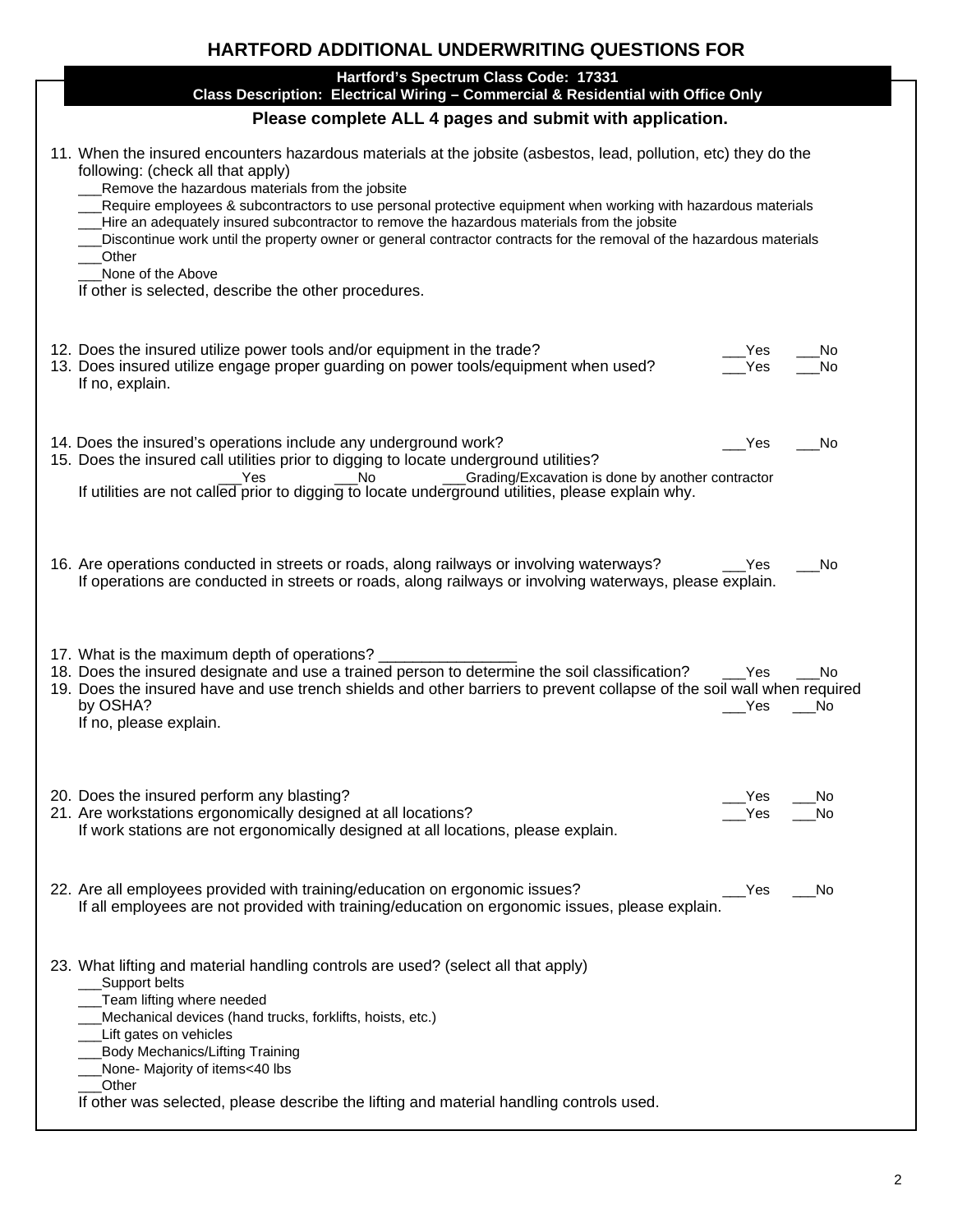| <b>HARTFORD ADDITIONAL UNDERWRITING QUESTIONS FOR</b>                                                                                                                                                                                                                                                                                                                                                                                                                                                              |  |  |  |  |
|--------------------------------------------------------------------------------------------------------------------------------------------------------------------------------------------------------------------------------------------------------------------------------------------------------------------------------------------------------------------------------------------------------------------------------------------------------------------------------------------------------------------|--|--|--|--|
| Hartford's Spectrum Class Code: 17331<br>Class Description: Electrical Wiring - Commercial & Residential with Office Only                                                                                                                                                                                                                                                                                                                                                                                          |  |  |  |  |
| Please complete ALL 4 pages and submit with application.                                                                                                                                                                                                                                                                                                                                                                                                                                                           |  |  |  |  |
| 24. Insured's loss prevention controls include (select all that apply)<br>Insured has a written safety program<br>__ There is a preventive maintenance program in place for tools and equipment<br>__ A formal lockout/tag out program is in place for machinery<br>_ Machines and tools are properly guarded<br>Management is focused on safety and takes an active role in ensuring standards are adhered to<br>__ Insured has a documented vehicle preventive maintenance program<br>Other<br>None of the Above |  |  |  |  |
| 25. Does the insured have more than 50% interest in any other business?<br>$\equiv$ Yes $\equiv$ No                                                                                                                                                                                                                                                                                                                                                                                                                |  |  |  |  |
| If the insured does have more than 50% interest in another business, is the other business listed as a named insured in<br>this submission?                                                                                                                                                                                                                                                                                                                                                                        |  |  |  |  |
| If the other business is not listed as a named insured in this submission, is it insured elsewhere?                                                                                                                                                                                                                                                                                                                                                                                                                |  |  |  |  |
| If the other business is not insured elsewhere, explain why the business is not insured.                                                                                                                                                                                                                                                                                                                                                                                                                           |  |  |  |  |
| If the other business is insured elsewhere, is there an interchange of labor?                                                                                                                                                                                                                                                                                                                                                                                                                                      |  |  |  |  |
| If there is no interchange of labor, provide the insured's other policy number, carrier and effective dates.                                                                                                                                                                                                                                                                                                                                                                                                       |  |  |  |  |
| If the other business is listed as a named insured in this submission, are the appropriate payrolls and classes included<br>in the submission?                                                                                                                                                                                                                                                                                                                                                                     |  |  |  |  |
| If the appropriate payrolls and classes are not included, please explain why the exposures for the other business are<br>not included in this submission.                                                                                                                                                                                                                                                                                                                                                          |  |  |  |  |
|                                                                                                                                                                                                                                                                                                                                                                                                                                                                                                                    |  |  |  |  |